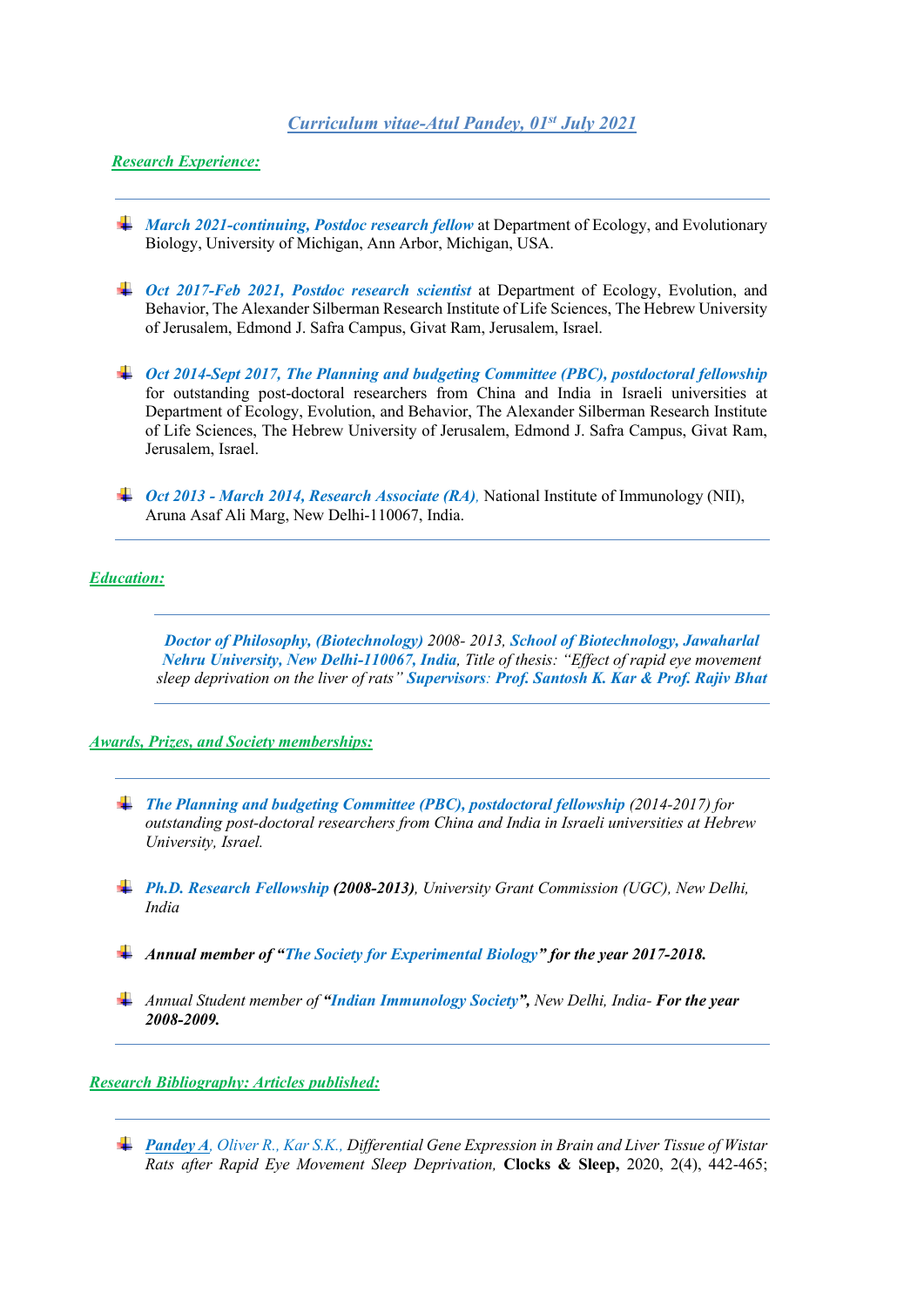[https://doi.org/10.3390/clockssleep2040033,](https://doi.org/10.3390/clockssleep2040033) ISSN: 2624-5175, *(citations: 2, Journal IF: NA, ranking: NA).*

- *Pandey A, Motro U, Bloch G;* Juvenile hormone affects the development and strength of circadian rhythms in young bumble bee *(Bombus terrestris)* workers, **Neurobiology of Sleep and Circadian rhythms,** 2020**,** [https://doi.org/10.1016/j.nbscr.2020.100056,](https://doi.org/10.1016/j.nbscr.2020.100056) ISSN: 2451-9944, (citations: 2, Journal IF predicted: 3.12, ranking: NA).
- *Pandey A, Motro U, Bloch G;* Juvenile hormone interacts with multiple factors to modulate aggression and dominance in groups of orphan bumble bee *(Bombus terrestris)* workers, **Hormones and Behavior,** 2020, 117; [https://doi.org/10.1016/j.yhbeh.2019.104602,](https://doi.org/10.1016/j.yhbeh.2019.104602) ISSN: 0018-506X, (citations: 4, Journal IF: 3.587, ranking: 12/53 in Behavioral Sciences).
- *Kothari A, Singh V, Nath UK, Kumar S, Rai V, Kaushal K, Omar BJ, Pandey A, Jain N;* Immune dysfunctions, and multiple directive treatment modalities for SARS-CoV-2 pandemic: races of uncontrolled running sweat? **Biology,** 2020, 9(9), 243, [https://doi.org/10.3390/biology9090243,](https://doi.org/10.3390/biology9090243) ISSN: 2079-7737, (citations: 2, Journal IF: 5.079, ranking: 29/112 in Biology).
- *Pandey A: Kar SK:* "Rapid Eye Movement sleep deprivation of rat generates ROS in the hepatocytes and makes them more susceptible to oxidative stress." **Sleep Science.** 2018; 11(4):245-253, [https://doi.org/10.5935/1984-0063.20180039,](https://doi.org/10.5935/1984-0063.20180039) ISSN: 1984-0063, (citations: 11, Journal IF: 1.59, ranking: 215/255 in Clinical Neurology).
- **Pandey A;** *Bloch G;* Juvenile Hormone and ecdysteroids as major regulators of brain and behavior in bees, **Current Opinion in Insect Science,** 2015, 12, Pages 26–37, [https://doi.org/10.1016/j.cois.2015.09.006,](https://doi.org/10.1016/j.cois.2015.09.006) ISSN: 2214-5745, (citations: 19, Journal IF: 5.186, ranking: 4/102 in Entomology, 15/112 in Biology, 27/166 in Ecology).
- *Pandey AK; Kar SK;* **REM sleep deprivation of rats induces acute phase response in the liver, Biochemical and Biophysical Research Communications**, 2011, 410(2):242-6; [https://doi.org/10.1016/j.bbrc.2011.05.123,](https://doi.org/10.1016/j.bbrc.2011.05.123) ISSN: 0006-291X, (citations: 20, Journal IF: 3.575, ranking: 173/298 in Biochemistry and Molecular Biology, 30/72 in Biophysics).
- *Pandey AK; Jain N; Akhtar F; Ray G; Chitosan microparticle based oral delivery system for* DNA immunization, **Advances in life sciences,** 2008, Vol-2, 12-15, ISSN: 0974-4649, IF=N.A.

# *In Review/Revision/BioRxiv:*

*Pandey A; Devesh Kumar; Gopesh Ray; Kar SK;* The flower pot method of REM sleep deprivation causes apoptotic cell death in the hepatocytes of rat*, (BioRxiv: <https://doi.org/10.1101/375717>).*

## *Manuscripts under preparation:*

**Pandey A**, Bloch G., The transcription factor Krüppel-homologue 1 mediates juvenile hormone effects related to aggression and dominance in social bumble bee*, Bombus terrestris. (Manuscript under preparation for Insect molecular biology and biochemistry).*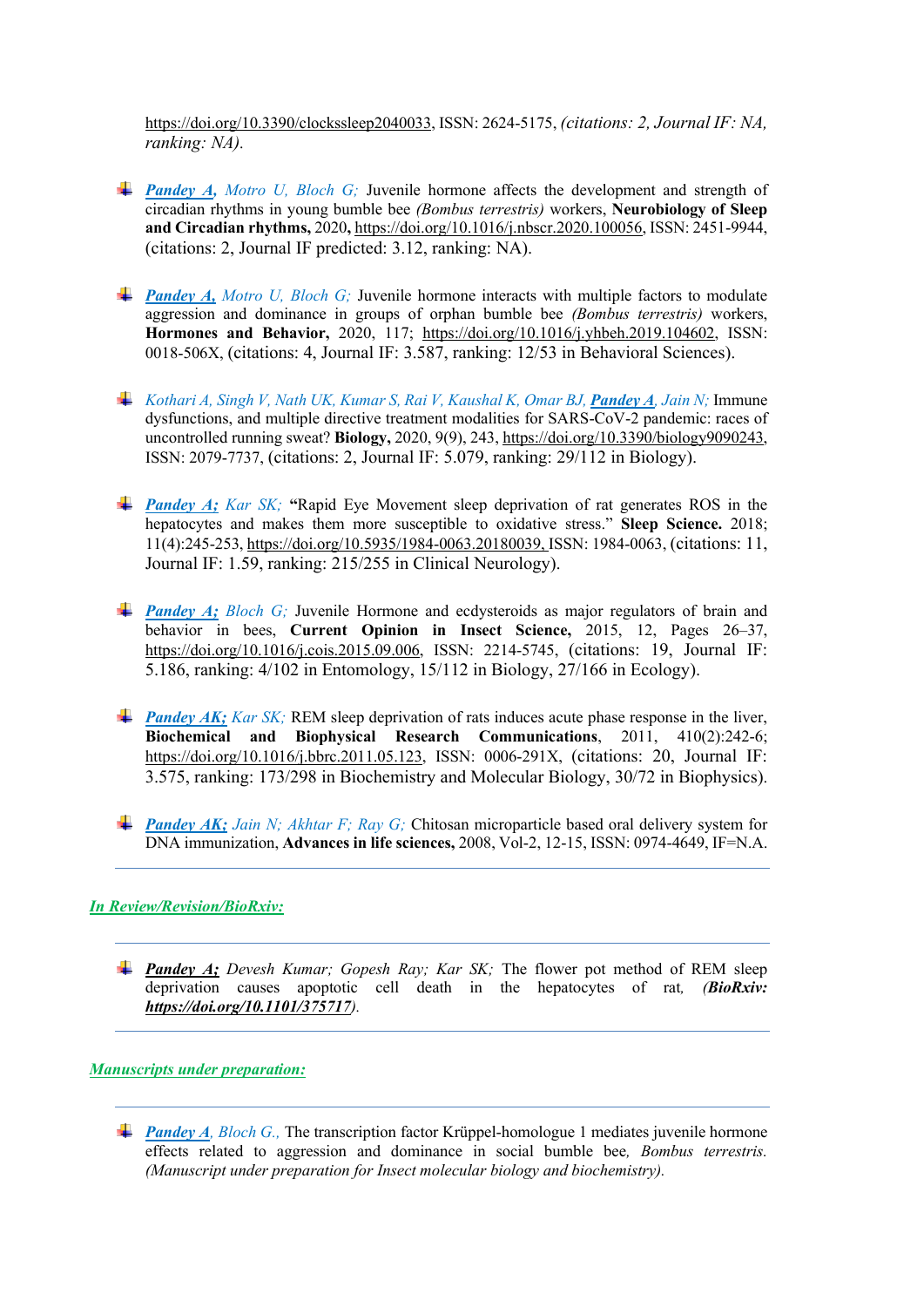- *Pandey A, Bloch G., Juvenile hormone affects the learning and memory of social bumble bee, Bombus terrestris (Manuscript under preparation)*
- *Kumar, P; Gopalakrishnan, S.G.; Pandey, S.K.; Singh, A.K.; Pandey A.; Kar, S.K.; Kumar, G.K.,* Genetically Engineered probiotic Escherichia coli CFR16 implicates anti-lipidemic and anti-inflammatory effects in rats fed with high sucrose diet. *(Manuscript under preparation).*

### *Patents and Technology transfer:*

- *Feroz Akhtar, Gopesh Ray, Atul Kumar Pandey Santosh Kumar Kar (2011) [Curcumin](http://www.mendeley.com/c/6834313981/p/7823873/santosh-kumar-kar-2011-curcumin-nanoparticles-and-methods-of-producing-the-same/)  [nanoparticles and methods of producing the same.](http://www.mendeley.com/c/6834313981/p/7823873/santosh-kumar-kar-2011-curcumin-nanoparticles-and-methods-of-producing-the-same/) [\(https://patents.google.com/patent/US20110190399A1/en\)](http://www.google.co.in/patents/WO201) (citations: 19).*
- *Patent (PCT/IB 09/53342) transferred to IPCA Laboratories Mumbai in 2010.*

## *Book/Chapter & Abstracts Published:*

- *Atul Kumar Pandey, F. Akhtar, G. Ray, Santosh Kar, "Rapid Eye Movement sleep deprivation in the rat causes apoptosis of hepatocytes and PBMC's and inflames the liver" International Immunology, Volume 22 Suppl 1 Pt 2 August 2010 (ISSN 0953-8178).*
- *Pandey AK, Reaction oxygen species: The brief summary. "Current trends in life sciences" Vayu Education of India, ISBN No. 978-93-81558-980, 2013.*

#### *Scientific/Reviewing Contributions:*

- *In reviewers' panel of "Clock and Sleep" an international, peer-reviewed Open Access journal. Reviewed total 34 manuscripts for "International Journal of Molecular Sciences, Frontiers of physiology "Insects, Animals, Molecular Biology Reports, International Journal of Environmental Research and Public Health, Bioscience Reports, Clocks and sleep and Medicina journals.*
- *Publons profile: https://publons.com/researcher/1609883/atul-pandey/*

#### *School/ Workshop attended:*

- *Minerva School 2018: New Frontiers in Sociobiology and Sociogenomics, July 15-20, 2018 Ha-Goshrim, Israel.*
- *Attended a workshop Titled "RNA interference and bee health workshop" organized by Super B from 15-18th April 2015 at Ghent University, Belgium.*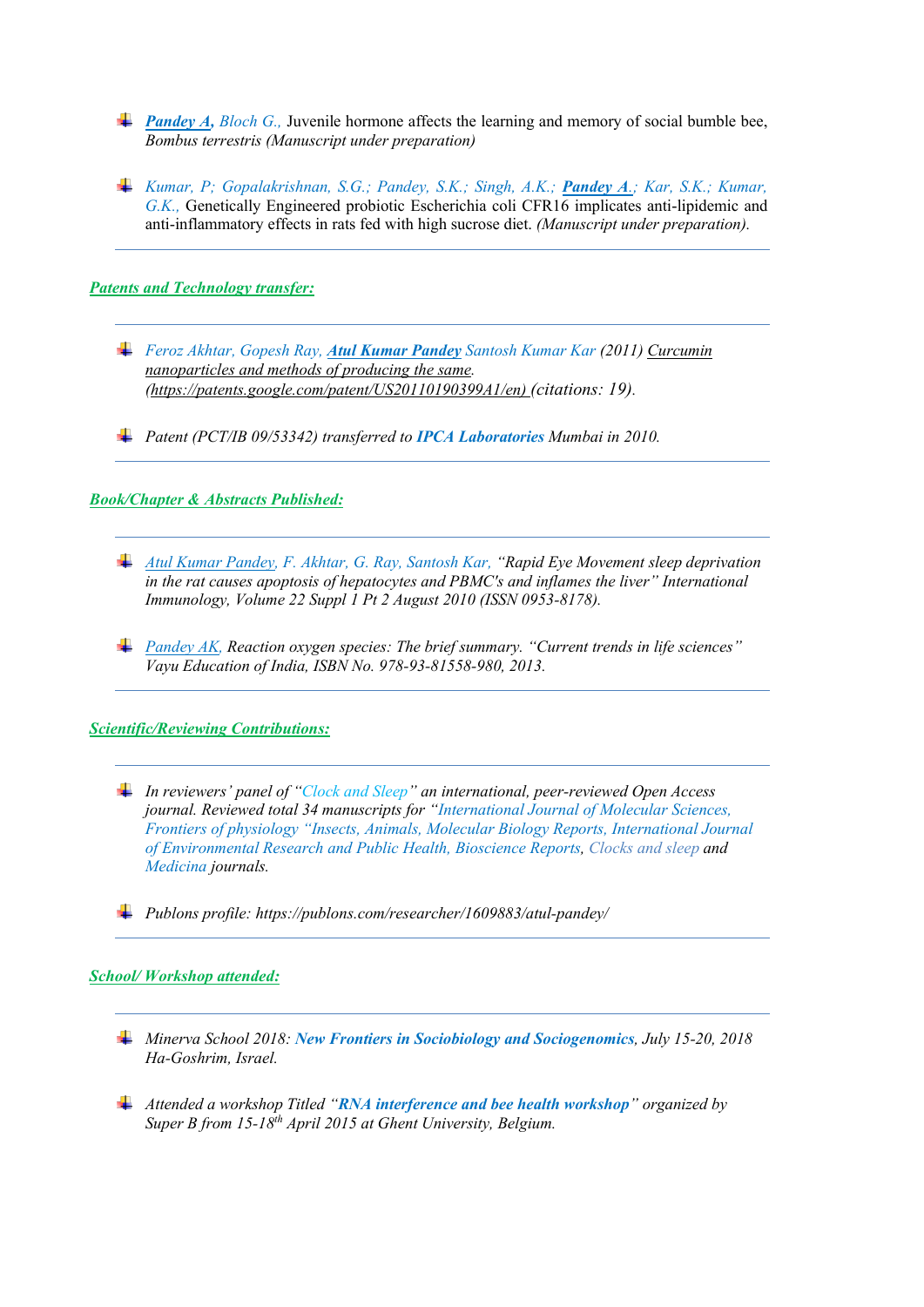*Attended a workshop Titled "Applications of mass spectrometry for proteomics" at Advance Instrumentation Research Facility, Jawaharlal Nehru University, New Delhi, held on 30th April -2 nd May 2012.* 

### *Recent Conference/Seminar/symposium:*

- *Atul Pandey and Guy Bloch, 2021, Biology & Genomics of Social Insects, poster presentation titled "The transcription factor Krüppel-homologue 1 mediates juvenile hormone effects on aggression and dominance in a social bumble bee" from 30th March-1 st April 2021, CHS Cold Spring Harbor Laboratory, New York, USA.*
- *Atul Pandey and Guy Bloch, 2019, Annual meeting conference of "Israel zoological society" Oral talk on "The transcription factor Krüppel-homologue 1 mediates effects of juvenile hormone on aggression and dominance in a social bumble bee, Bombus terrestris" 29th December 2019, Department of Ecology, Evolution and Behavior, The Hebrew University of Jerusalem, Israel.*
- *Atul Pandey and Guy Bloch, 2019, Annual meeting conference of "Entomological society of Israel," Oral talk on "The transcription factor Krüppel-homologue 1 mediates effects of juvenile hormone on aggression and dominance in a social bumble bee, Bombus terrestris" 23rd October 2019, Agricultural Research Organization. The Volcani Center. Bet-Dagan. Israel.*
- *Atul Pandey and Guy Bloch, 2019, "The transcription factor Krüppel-homologue 1 mediate juvenile hormone effects on aggression and dominance in a social bumblebee". The Jerusalem Brain Community (JBC) organized 6th Annual Retreat, 2-4 th June 2019, Mitzpe Ramon, Israel.*
- *Atul Pandey and Guy Bloch, 2018, "Juvenile hormone affect the strength and ontogeny of circadian rhythms in locomotor activity in the bumble bee (Bombus terrestris)", Student organized scientific conference on Circadian Rhythms titled "Timelines in Biology: From a solo recital to a full orchestra", December 11-13, 2018, Weizmann Institute of Science, Rehovot, Israel (Poster presentation).*
- *Atul Pandey and Guy Bloch, 2018, Annual meeting conference of "Entomological society of Israel," Oral talk on "Effects of juvenile hormone on aggression and dominance in the bumblebees (Bombus terrestris)" November 2018 Faculty of Agriculture, Food and Environment Robert H. Smith, The Hebrew University of Jerusalem, Rehovot Israel.*
- *Atul Pandey & Guy Bloch, 2017, "Effect of juvenile hormone on aggression and dominance in bumblebees (Bombus terrestris)," "Behavior 2017 conference", 30th April-4 th May 2017, Lisbon, Portugal (Oral presentation).*
- *"Timelines in Biology," December 8-11, 2014, Student organized a scientific meeting on Circadian Rhythms and Element of Time in various Biological Processes. Weizmann Institute of Science, Rehovot, Israel (Participated).*
- *The student-organized "The annual ecology, evolution & behavior student conference & symposium," 26-27 November 2014, Hebrew University of Jerusalem, Israel (Participated).*
- *Kumar P., Garg S.G., Pandey S.K., Singh A, Kumar N.G., Pandey A.K., Kar S.K. "Genetic Engineering of Probiotic Escherichia coli CFR16 to Alleviate the Risk of Fructose Induced Dietary Disorders" DOI: 10.13140/2.1.4758.9446 Conference: Probiotics and Microbiome: Gut and Beyond, (Co-author).*